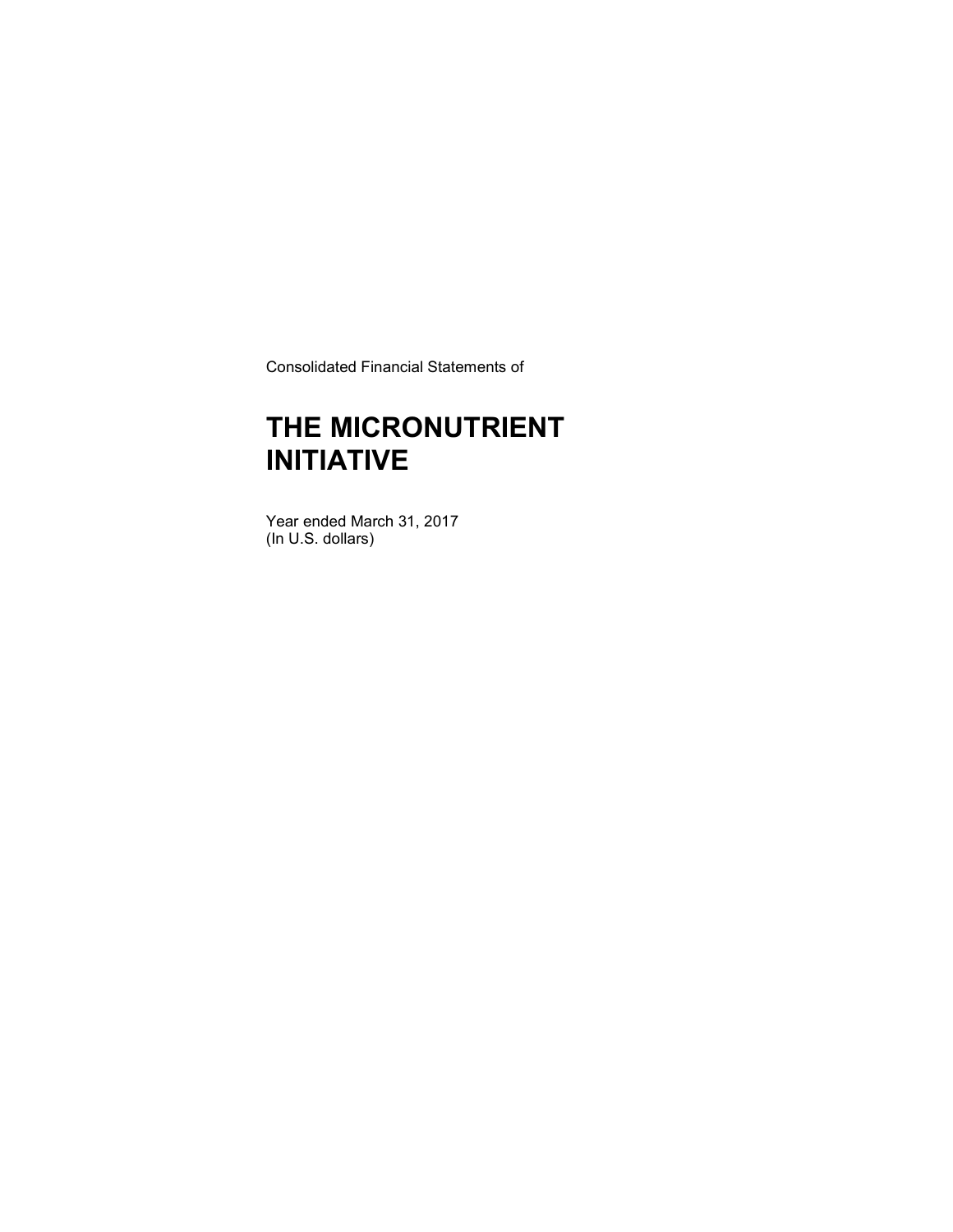

KPMG LLP 150 Elgin Street, Suite 1800 Ottawa ON K2P 2P8 Canada Telephone 613-212-5764 Fax 613-212-2896

### INDEPENDENT AUDITORS' REPORT

#### To the Members of Micronutrient Initiative

We have audited the accompanying consolidated financial statements of The Micronutrient Initiative, which comprise the consolidated statement of financial position as at March 31, 2017, the consolidated statements of operations, changes in net assets and cash flows for the year then ended, and notes, comprising a summary of significant accounting policies and other explanatory information.

#### Management's Responsibility for the Consolidated Financial Statements

Management is responsible for the preparation and fair presentation of these consolidated financial statements in accordance with Canadian accounting standards for not-for-profit organizations, and for such internal control as management determines is necessary to enable the preparation of consolidated financial statements that are free from material misstatement, whether due to fraud or error.

#### Auditors' Responsibility

Our responsibility is to express an opinion on these consolidated financial statements based on our audit. We conducted our audit in accordance with Canadian generally accepted auditing standards. Those standards require that we comply with ethical requirements and plan and perform the audit to obtain reasonable assurance about whether the consolidated financial statements are free from material misstatement.

An audit involves performing procedures to obtain audit evidence about the amounts and disclosures in the consolidated financial statements. The procedures selected depend on our judgment, including the assessment of the risks of material misstatement of the consolidated financial statements, whether due to fraud or error. In making those risk assessments, we consider internal control relevant to the entity's preparation and fair presentation of the consolidated financial statements in order to design audit procedures that are appropriate in the circumstances, but not for the purpose of expressing an opinion on the effectiveness of the entity's internal control. An audit also includes evaluating the appropriateness of accounting policies used and the reasonableness of accounting estimates made by management, as well as evaluating the overall presentation of the consolidated financial statements.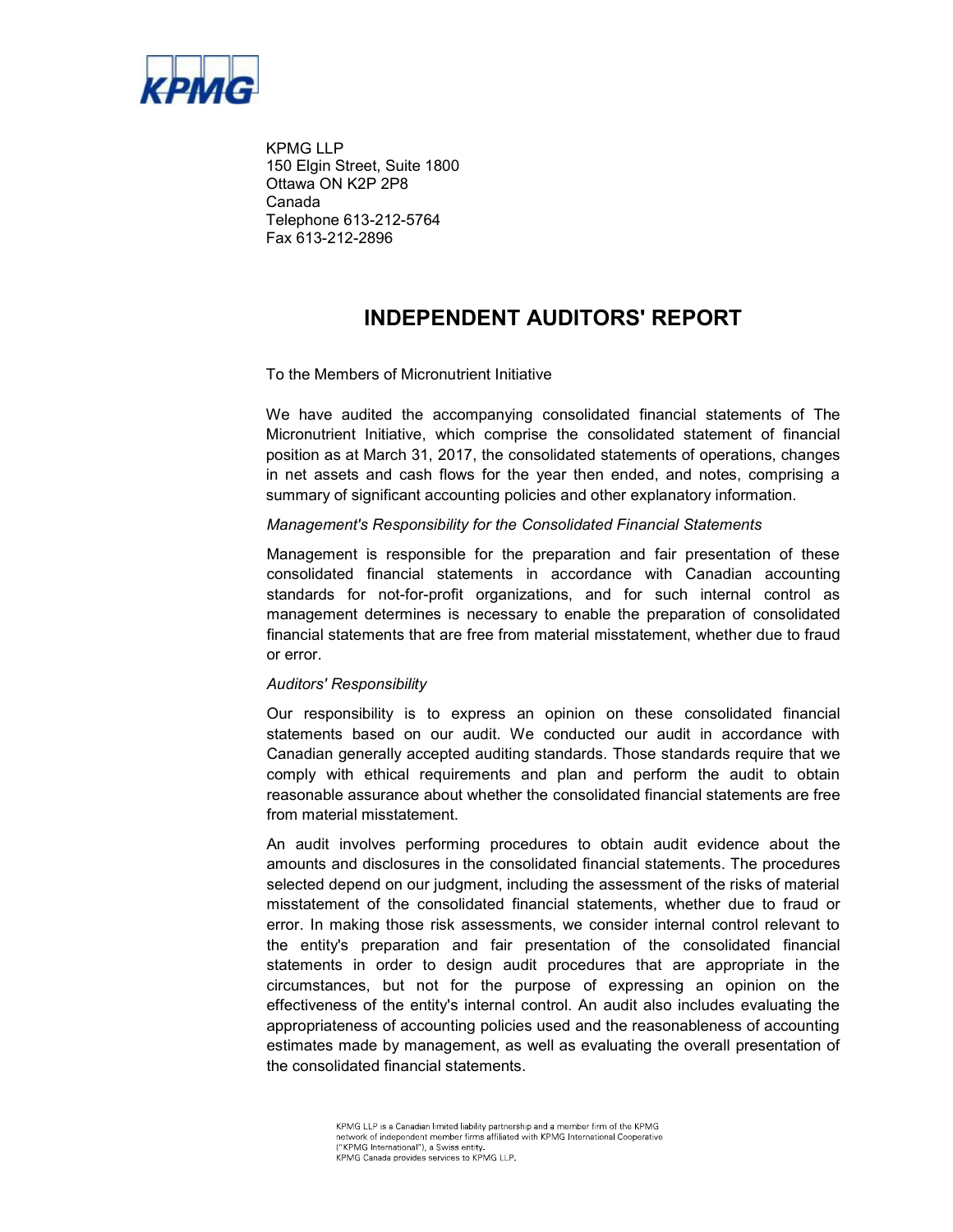

We believe that the audit evidence we have obtained is sufficient and appropriate to provide a basis for our audit opinion.

#### **Opinion**

In our opinion, the consolidated financial statements present fairly, in all material respects, the consolidated financial position of The Micronutrient Initiative as at March 31, 2017, and its consolidated results of operations, changes in net assets and its cash flows for the year then ended in accordance with Canadian accounting standards for not-for-profit organizations.

### Other Matter

The financial statements of The Micronutrient Initiative as at and for the year ended March 31, 2016 were audited by another auditor who expressed an unmodified opinion on those statements on June 14, 2016.

 $kPMS$  14P

Chartered Professional Accountants, Licensed Public Accountants July 20, 2017 Ottawa, Canada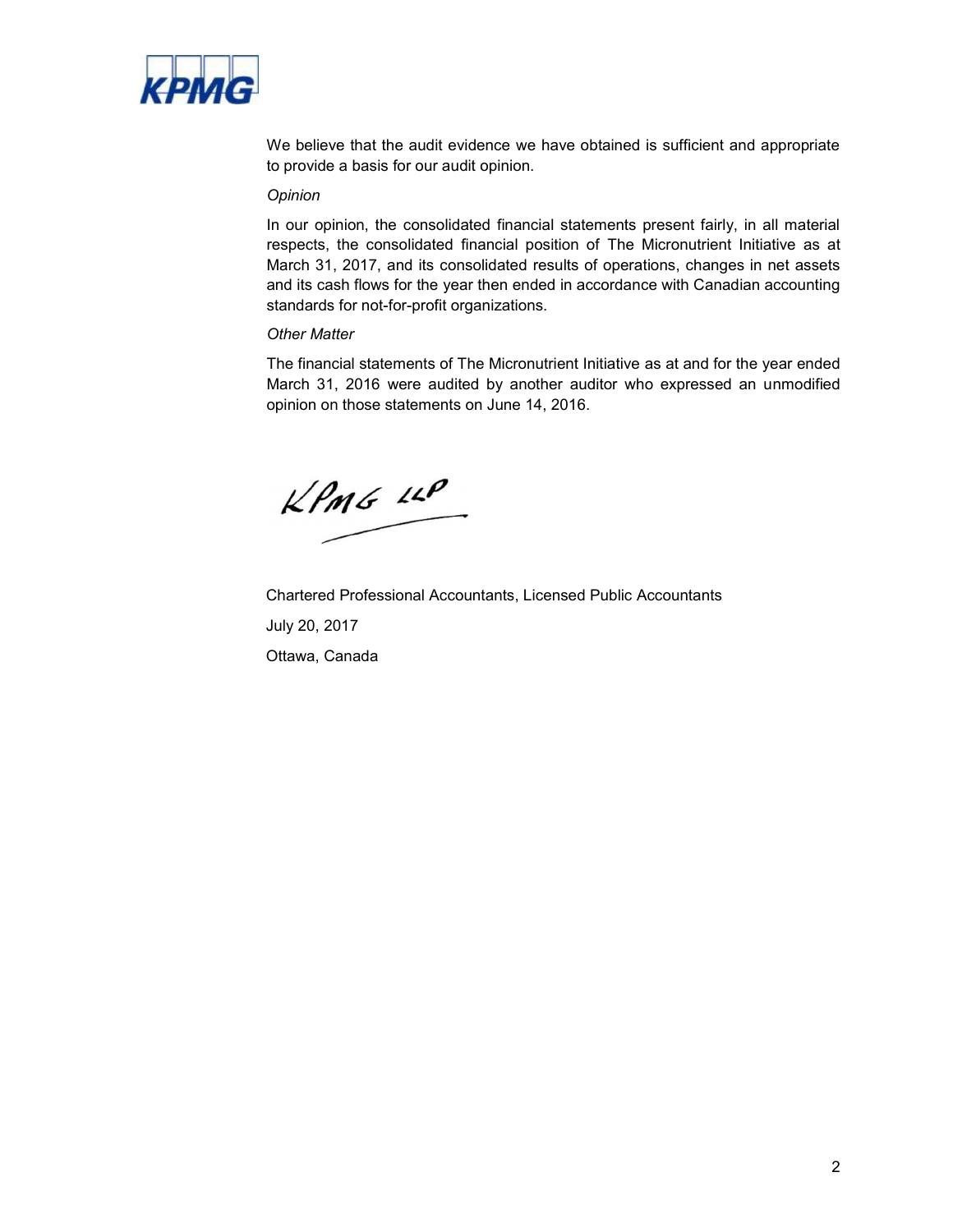Consolidated Statement of Financial Position

March 31, 2017, with comparative information for 2016 (In U.S. dollars)

|                                                                                          |              | 2017          |              | 2016          |
|------------------------------------------------------------------------------------------|--------------|---------------|--------------|---------------|
| Assets                                                                                   |              |               |              |               |
| Current assets:                                                                          |              |               |              |               |
| Cash                                                                                     |              | \$ 37,119,300 |              | \$ 37,530,150 |
| Accounts receivable                                                                      |              | 1,635,887     |              | 447,488       |
| Prepaid expenses                                                                         |              | 882,072       |              | 621,888       |
|                                                                                          |              | 39,637,259    |              | 38,599,526    |
| Tangible capital and intangible assets (note 2)                                          |              | 1,302,139     |              | 1,038,597     |
|                                                                                          | $\mathbb{S}$ | 40,939,398    | \$           | 39,638,123    |
| Liabilities and Net Assets                                                               |              |               |              |               |
| <b>Current liabilities:</b>                                                              |              |               |              |               |
| Accounts payable and accrued liabilities (note 3)<br>Deferred project contracts (note 4) | \$           | 3,111,150     | $\mathbb{S}$ | 3,377,382     |
|                                                                                          |              | 30,550,195    |              | 28,581,550    |
|                                                                                          |              | 33,661,345    |              | 31,958,932    |
| Net assets:                                                                              |              |               |              |               |
| Unrestricted                                                                             |              | 7,729,737     |              | 7,947,531     |
| Cumulative translation adjustment                                                        |              | (451, 684)    |              | (268, 340)    |
|                                                                                          |              | 7,278,053     |              | 7,679,191     |
| Commitments (note 10)                                                                    |              |               |              |               |
|                                                                                          |              |               |              |               |
|                                                                                          | $\mathbb{S}$ | 40,939,398    |              | \$39,638,123  |

See accompanying notes to consolidated financial statements.

On behalf of the Board of Directors:

 $\overline{a}$ 

Director

Director

Masood Ahmed

David de Ferranti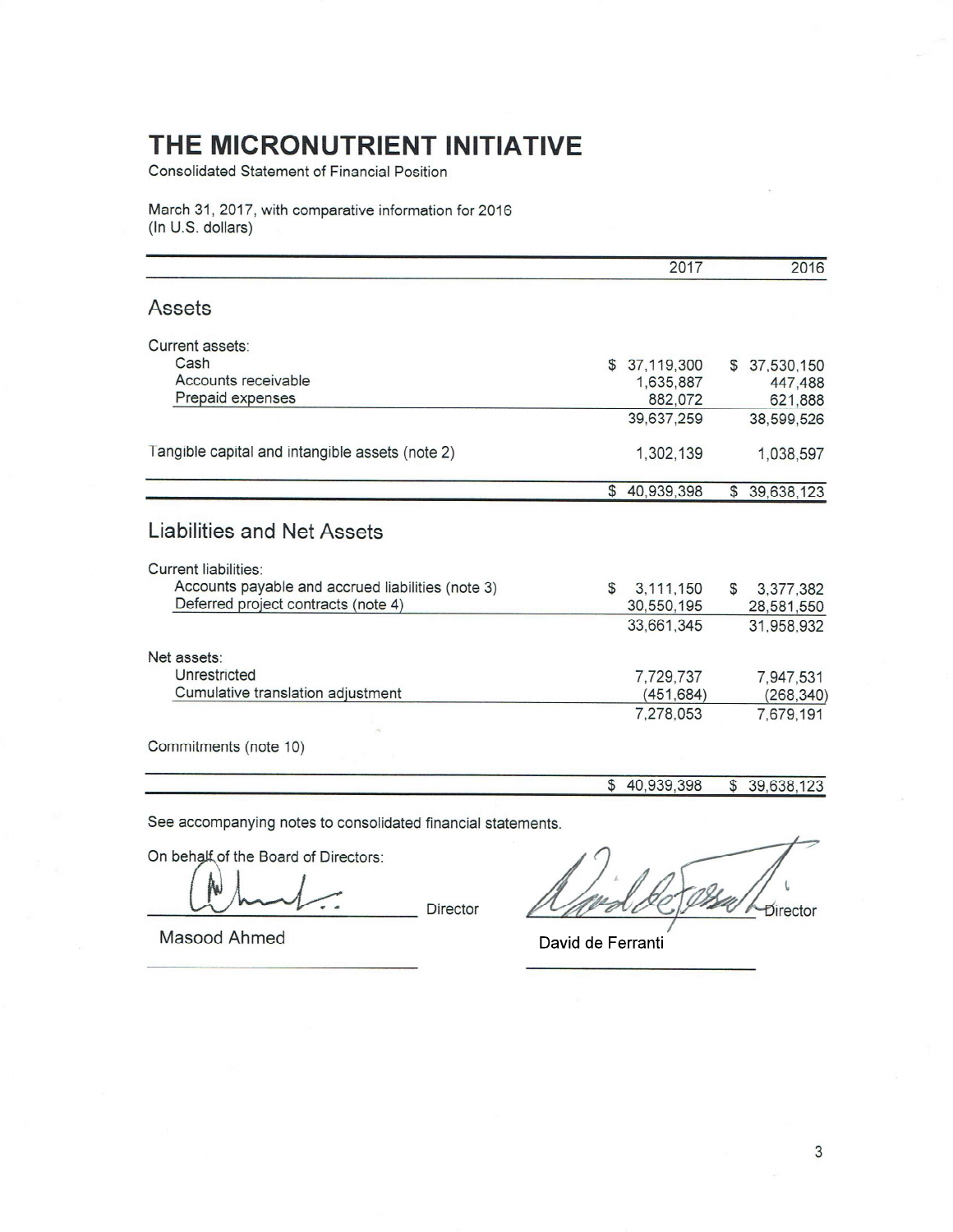Consolidated Statement of Operations

Year ended March 31, 2017, with comparative information for 2016 (In U.S. dollars)

|                                            | 2017             | 2016             |
|--------------------------------------------|------------------|------------------|
| Revenue:                                   |                  |                  |
| Contract revenue (note 4)                  | 41,371,889<br>\$ | 42,097,447<br>\$ |
| Other income (loss) (note 5)               | (219, 619)       | 489,348          |
|                                            | 41,152,270       | 42,586,795       |
| Expenses:                                  |                  |                  |
| Program activities:                        |                  |                  |
| Program interventions (note 6)             | 31,757,565       | 31,188,411       |
| Vitamin and mineral supplement procurement | 5, 157, 757      | 7,178,298        |
|                                            | 36,915,322       | 38,366,709       |
| Management and administration:             |                  |                  |
| Salaries and benefits                      | 2,773,199        | 2,196,955        |
| Professional and advisory services         | 537,334          | 557,503          |
| Information technology services            | 138,966          | 110,272          |
| Office rent and utilities                  | 353,642          | 293,622          |
| Operational travel                         | 136,093          | 124,349          |
| Communications                             | 43,758           | 43,708           |
| General                                    | 305,893          | 272,995          |
| Amortization of tangible capital and       |                  |                  |
| intangible assets                          | 165,857          | 128,835          |
|                                            | 4,454,742        | 3,728,239        |
|                                            | 41,370,064       | 42,094,948       |
| Excess of revenue over expenses            |                  |                  |
| (expenses over revenue)                    | (217, 794)<br>\$ | \$<br>491,847    |

See accompanying notes to consolidated financial statements.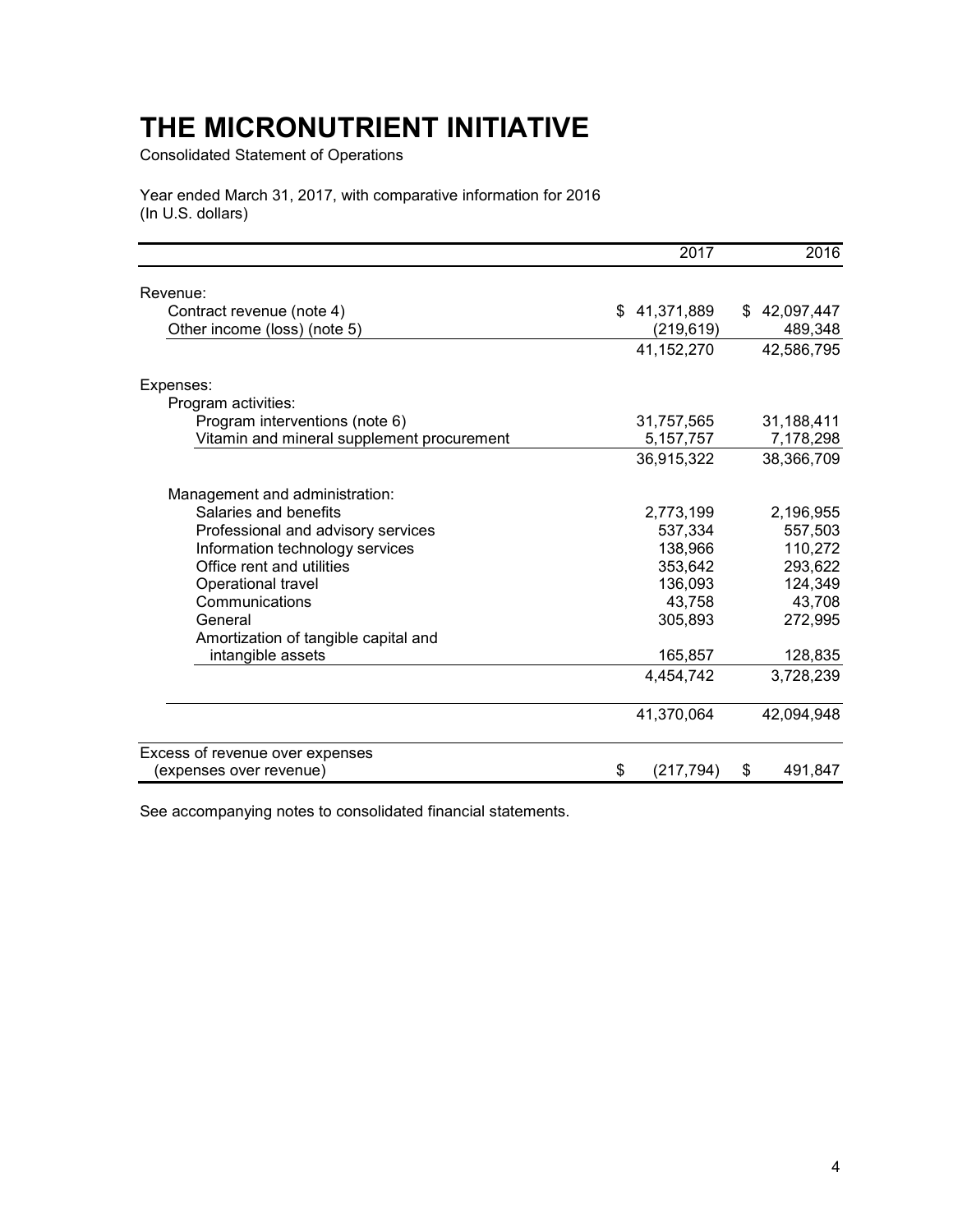Consolidated Statement of Changes in Net Assets

Year ended March 31, 2017, with comparative information for 2016 (In U.S. dollars)

|                                                            | Unrestricted | Cumulative<br>translation<br>adjustment | 2017<br>Total | 2016<br>Total |
|------------------------------------------------------------|--------------|-----------------------------------------|---------------|---------------|
| Net assets (deficiency),<br>beginning of year              | \$7,947,531  | (268, 340)<br>S.                        | \$7,679,191   | \$7,364,564   |
| Excess of revenue over expenses<br>(expenses over revenue) | (217, 794)   |                                         | (217, 794)    | 491,847       |
| Translation adjustment                                     |              | (183, 344)                              | (183, 344)    | (177,220)     |
| Net assets (deficiency),<br>end of year                    | \$7,729,737  | (451, 684)                              | \$7,278,053   | \$7,679,191   |

See accompanying notes to consolidated financial statements.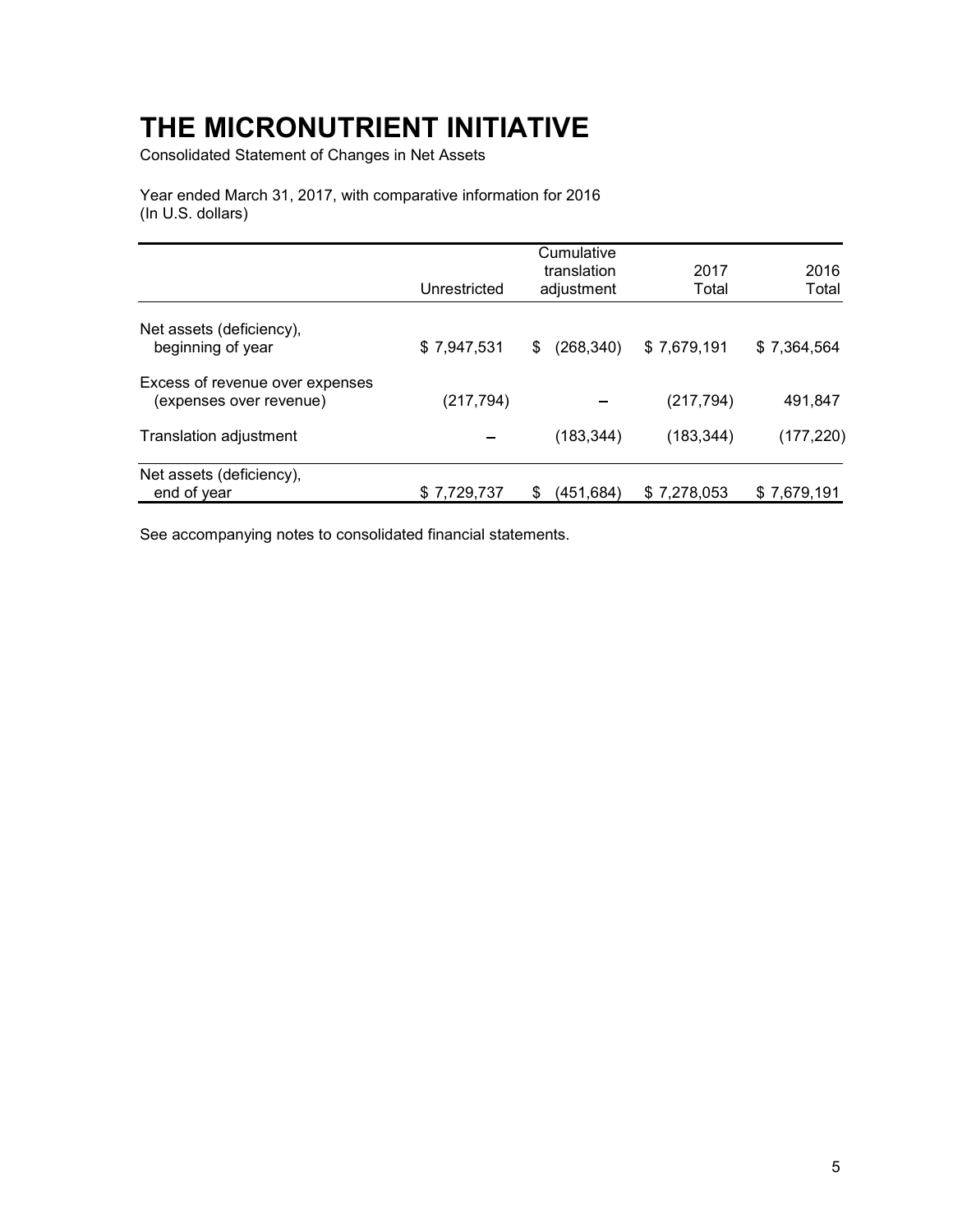Consolidated Statement of Cash Flows

Year ended March 31, 2017, with comparative information for 2016 (In U.S. dollars)

|                                                     | 2017             | 2016             |
|-----------------------------------------------------|------------------|------------------|
| Cash provided by (used in):                         |                  |                  |
| Operating activities:                               |                  |                  |
| Excess of revenue over expenses                     |                  |                  |
| (expenses over revenue)                             | \$<br>(217, 794) | 491,847<br>\$    |
| Items not involving cash:                           |                  |                  |
| Amortization of tangible capital and                |                  |                  |
| intangible assets                                   | 288,559          | 227,418          |
| Amortization of lease inducement                    |                  | (44, 792)        |
| Loss on disposal of tangible capital                |                  |                  |
| and intangible assets                               | 9,821            | 7,638            |
| Change in non-cash operating working capital:       |                  |                  |
| Accounts receivable                                 | (1,216,070)      | 775,172          |
| Prepaid expenses                                    | (279, 135)       | 5,515            |
| Accounts payable and accrued liabilities            | (186, 854)       | 1,366,247        |
| Deferred project contracts                          | 2,699,566        | (22, 375, 307)   |
|                                                     | 1,098,093        | (19, 546, 262)   |
| Investing activities:                               |                  |                  |
| Additions to tangible capital and intangible assets | (591, 174)       | (914, 756)       |
| Proceeds from disposal of tangible capital          |                  |                  |
| and intangible assets                               |                  | 275              |
|                                                     | (591, 174)       | (914, 481)       |
| Effect of foreign exchange on cash                  | (917, 769)       | (1,674,845)      |
| Decrease in cash                                    | (410, 850)       | (22, 135, 588)   |
|                                                     |                  |                  |
| Cash, beginning of year                             | 37,530,150       | 59,665,738       |
| Cash, end of year                                   | \$<br>37,119,300 | 37,530,150<br>\$ |

See accompanying notes to consolidated financial statements.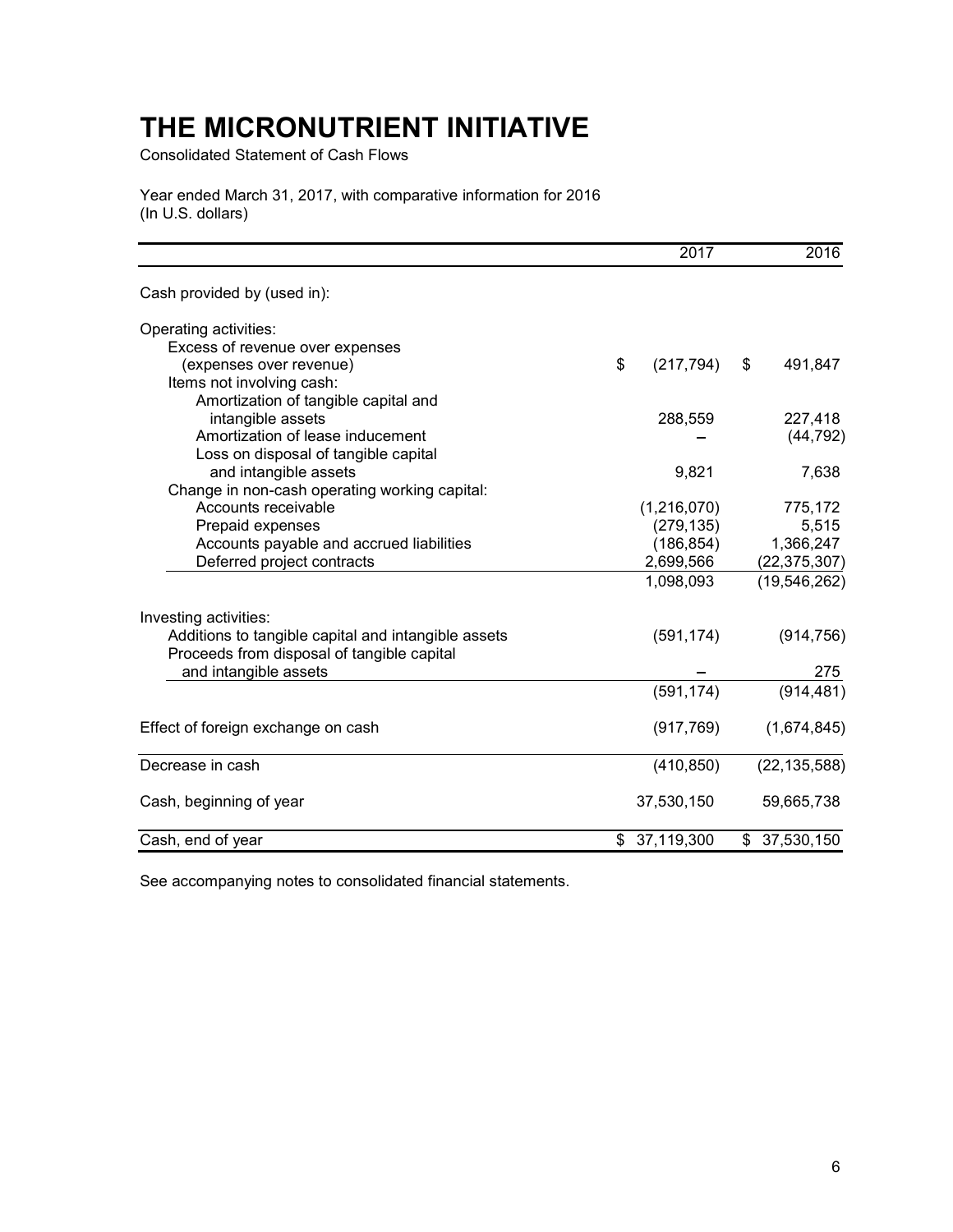Notes to Consolidated Financial Statements

Year ended March 31, 2017 (In U.S. dollars)

> The Micronutrient Initiative (the "Organization") was incorporated on July 4, 2001 without share capital and continued under the Canada Not-for-profit Corporations Act. The Organization is a non-profit organization, as defined under subsection 149(1)(l) of the Income Tax Act (Canada), and as such is exempt from income taxes.

> Effective April 4, 2017, The Micronutrient Initiative amended their articles of incorporation and changed its name to Nutrition International.

The primary objectives of the Organization are to:

- initiate and stimulate national actions to eliminate micronutrient malnutrition, assuring universal coverage and sustained impact;
- introduce and expand food fortification and dietary supplementation programs in areas of greatest need;
- advance global ability to address iron deficiency anaemia; and
- encourage international development efforts to alleviate the burden of micronutrient malnutrition.

#### 1. Significant accounting policies:

The consolidated financial statements have been prepared by management in accordance with Canadian accounting standards for not-for-profit organizations in Part III of the CPA Canada Handbook – Accounting and include the assets, liabilities and results of operations of the Organization's Canadian operations and its 10 (2016 - 12) foreign country offices (Bangladesh, Ethiopia, India, Indonesia, Kenya, Nigeria, Pakistan, Philippines, Senegal and Tanzania).

The significant accounting policies are as follows:

(a) Revenue recognition:

The Organization follows the deferral method of accounting for contributions for not-for-profit organizations.

Contract revenue is recognized when matching expenditures have been incurred on specific projects or when amounts are received or receivable if there are no specific restrictions on the amount. Revenue relating to specific projects extending beyond the end of the year is deferred to the extent that matching expenditures have not been incurred.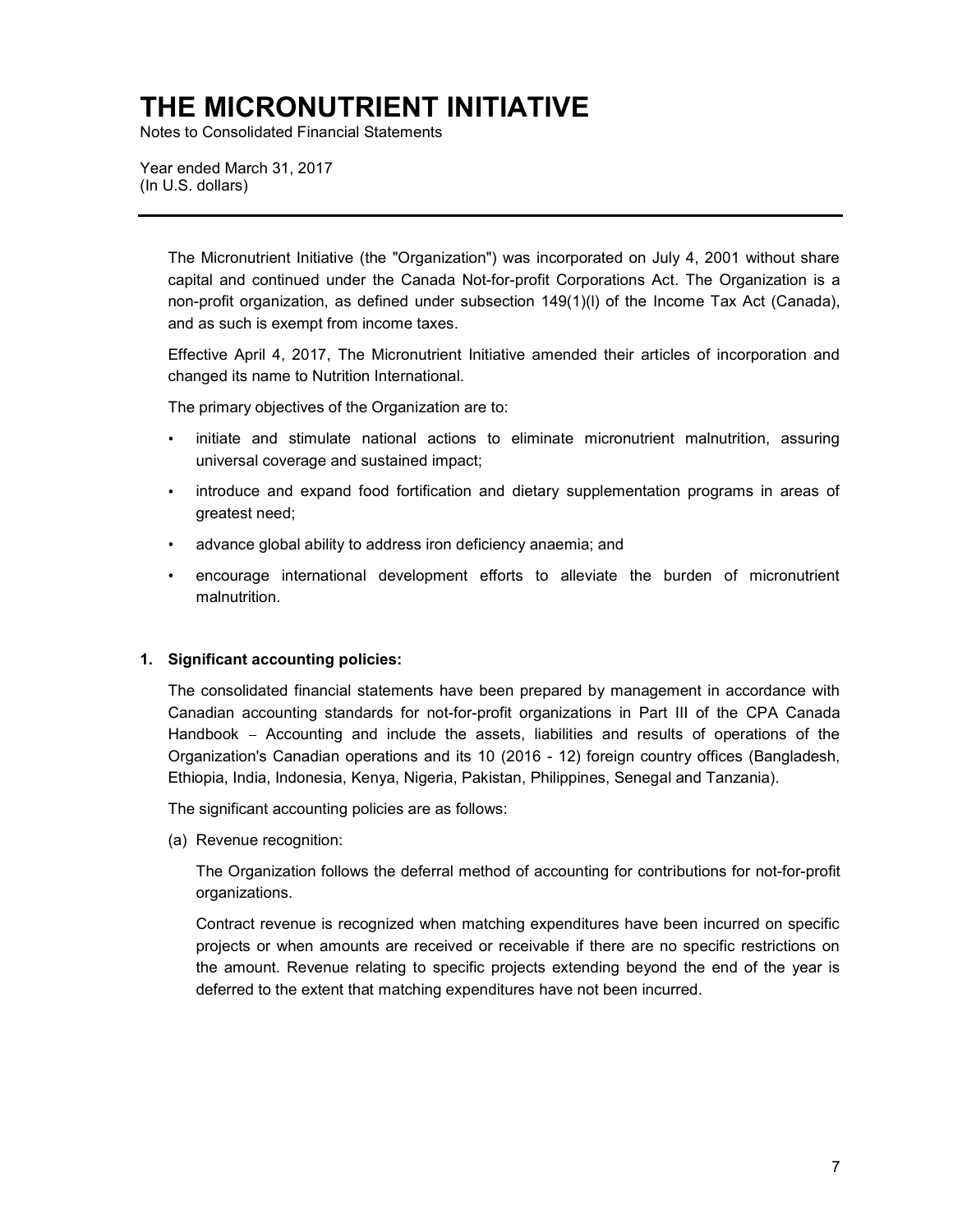Notes to Consolidated Financial Statements (continued)

Year ended March 31, 2017 (In U.S. dollars)

### 1. Significant accounting policies (continued):

(a) Revenue recognition (continued):

The terms of contribution agreements with funding agencies allows them to conduct audits to ensure project expenditures are in accordance with terms and conditions of the funding agreement. Ineligible expenditures, if any, may result in the Organization reimbursing a portion of the funding. Management believes that the Organization has incurred no material ineligible expenditures, and has, therefore, not recorded any liability for reimbursement.

Contributions-in-kind are recorded as revenue and program activities expense at fair value.

(b) Tangible capital and intangible assets:

Tangible capital and intangible assets are initially recorded at cost and are then amortized over their estimated useful service lives at the following annual rates:

| Asset                  | <b>Basis</b>      | Rate                       |
|------------------------|-------------------|----------------------------|
| Computer equipment     | Declining balance | 30%                        |
| Office equipment       | Declining balance | 20%                        |
| Computer software      | Declining balance | 100%                       |
| Project vehicles       | Straight-line     | 5 years                    |
| Leasehold improvements | Straight-line     | Over the term of the lease |

Tangible capital and intangible assets acquired in the year (with the exception of leasehold improvements and project vehicles) are amortized at one-half the annual rate.

Tangible capital and intangible assets acquired for direct use in projects are expensed in the year of acquisition.

(c) Foreign currency translation:

Revenue and expenses in foreign currencies are translated into Canadian dollars (the measurement currency) at the rate of exchange in effect on the transaction date. Monetary assets and liabilities denominated in foreign currencies are translated at the rate of exchange in effect at year-end. Gains and losses resulting from the remeasurement of these amounts are reflected in net revenue for the year. Non-monetary assets and liabilities and any related amortization of such items are translated at the historical exchange rates.

The accounts are then translated into US dollars (the reporting currency) using the current rate method.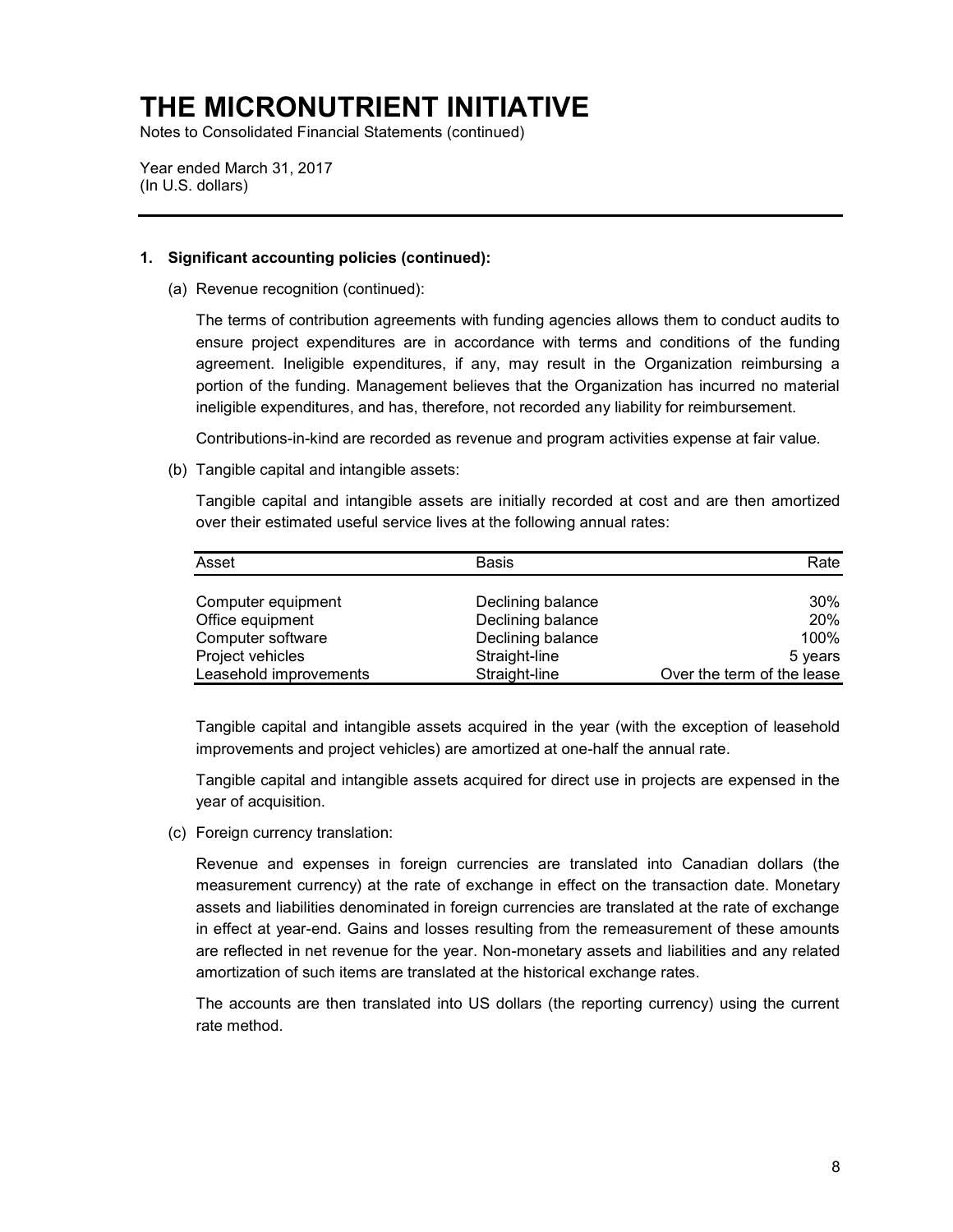Notes to Consolidated Financial Statements (continued)

Year ended March 31, 2017 (In U.S. dollars)

### 1. Significant accounting policies (continued):

(c) Foreign currency translation (continued):

Under the current rate method, revenue and expenses are translated into the reporting currency using the rates in effect at the dates of the transactions and assets and liabilities are translated using the exchange rate at the end of the year. Exchange gains and losses arising from these transactions are reflected in net assets as a cumulative translation adjustment.

(d) Use of estimates:

The preparation of the consolidated financial statements requires management to make estimates and assumptions that affect the reported amounts of assets and liabilities and disclosure of contingent assets and liabilities at the date of the consolidated financial statements and the reported amounts of revenue and expenses during the year. Actual results could differ from those estimates.

|                          |               |                             | 2017              | 2016              |
|--------------------------|---------------|-----------------------------|-------------------|-------------------|
|                          | Cost          | Accumulated<br>amortization | Net book<br>value | Net book<br>value |
| Tangible capital assets: |               |                             |                   |                   |
| Computer equipment       | \$<br>285,988 | \$<br>198.099               | \$<br>87,889      | \$<br>54,017      |
| Office equipment         | 743,092       | 410,163                     | 332,929           | 257,789           |
| Project vehicles         | 114,030       | 32,314                      | 81,716            | 107,126           |
| Leasehold improvements   | 1,378,829     | 590,914                     | 787,915           | 608.217           |
| Intangible assets:       |               |                             |                   |                   |
| Computer software        | 182,549       | 170,859                     | 11,690            | 11,448            |
|                          | \$2,704,488   | \$1,402,349                 | \$1,302,139       | \$1,038,597       |

### 2. Tangible capital and intangible assets:

Cost and accumulated amortization at March 31, 2016 amounted to \$2,324,457 and \$1,285,860, respectively.

### 3. Accounts payable and accrued liabilities:

Included in accounts payable and accrued liabilities are government remittances payable of \$53,114 (2016 - \$16,236), which includes amounts payable for payroll withholding taxes.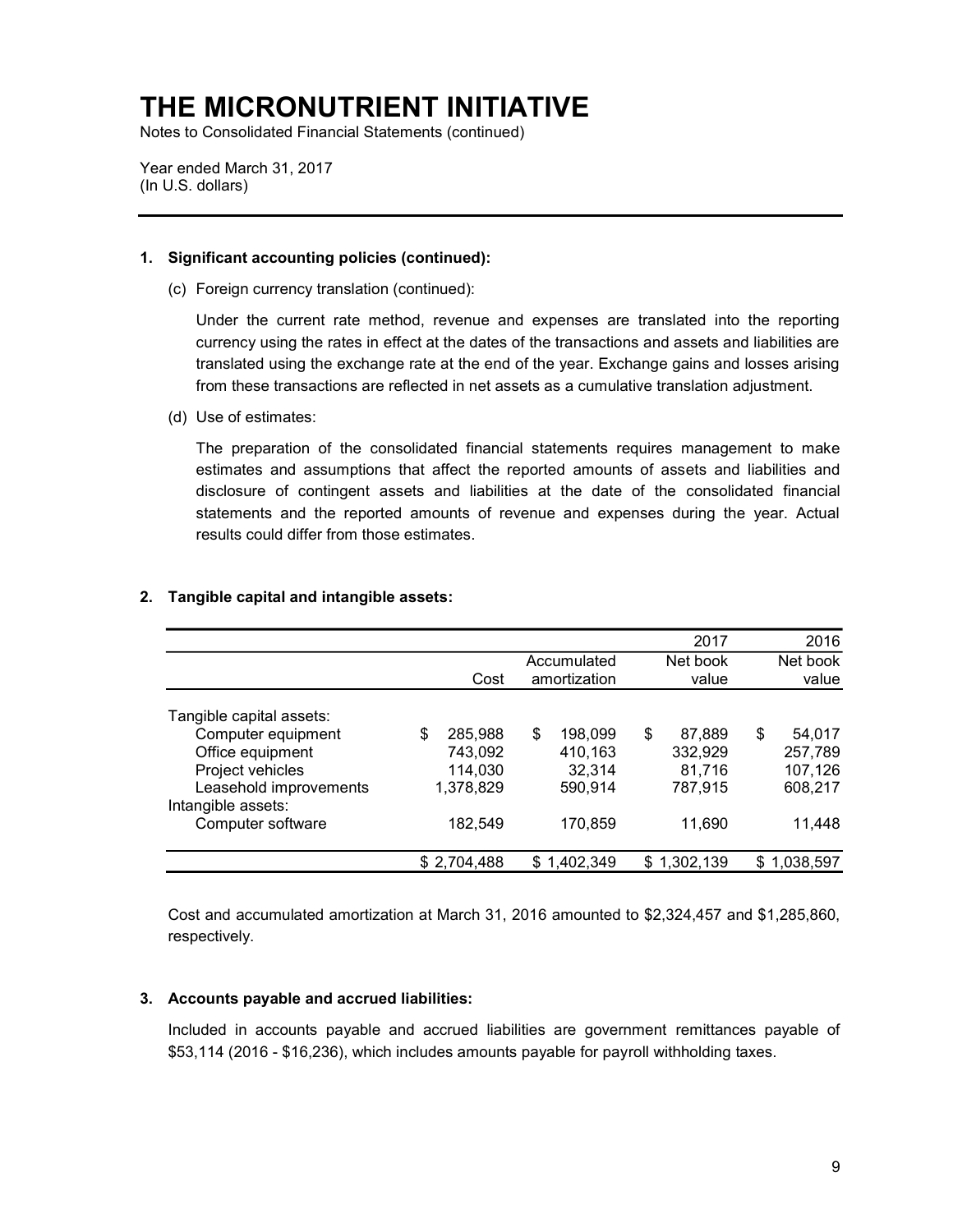Notes to Consolidated Financial Statements (continued)

Year ended March 31, 2017 (In U.S. dollars)

#### 4. Deferred project contracts and contract revenue:

|                            | Global              |                 |                |                  |
|----------------------------|---------------------|-----------------|----------------|------------------|
|                            | Affairs             |                 | 2017           | 2016             |
|                            | Canada              | Other           | Total          | Total            |
| Balance, beginning of year | 25,503,182 \$<br>S. | 3,078,368<br>S. | 28,581,550     | 52,472,632<br>S. |
| Current year contributions | 38,092,343          | 5,979,111       | 44,071,454     | 19,722,139       |
| Revenue recognized         | (36, 735, 480)      | (4,636,409)     | (41, 371, 889) | (42,097,447)     |
| Translation adjustment     | (637, 655)          | (93, 265)       | (730, 920)     | (1,515,774)      |
| Balance, end of year       | 26,222,390          | 4,327,805<br>S. | 30,550,195     | \$ 28,581,550    |

Contract revenue includes \$14,780 (2016 - \$10,981) of contributions-in-kind.

### 5. Other income:

Included in other income (loss) is \$408,125 (2016 - \$487,812) of interest income earned on cash.

#### 6. Program interventions:

|                                                         | 2017            |   | 2016         |
|---------------------------------------------------------|-----------------|---|--------------|
| Vitamin A interventions                                 | \$<br>5,150,194 | S | 7,298,206    |
| Adolescents and women of reproductive age interventions | 3,648,746       |   | 3,206,250    |
| lodine interventions                                    | 5,591,597       |   | 4,373,594    |
| Zinc interventions                                      | 2,101,072       |   | 4,246,298    |
| Infant and young child nutrition interventions          | 2,366,435       |   | 4,630,700    |
| Pregnant women and newborns interventions               | 3,492,807       |   | 1,775,471    |
| Cross cutting interventions                             | 4,700,418       |   | 2,729,958    |
| Other interventions                                     | 4,706,296       |   | 2,927,934    |
|                                                         | \$ 31,757,565   |   | \$31,188,411 |

### 7. Significant influence:

The Organization exercises significant influence over The Micronutrient Initiative India Trust (the "Trust") through Board of Trustees representation. The Trust was established in 2006 as a public and charitable trust in India. Its purpose is to reduce poverty, hunger and malnutrition, improve maternal and child health, and contribute overall to survival, education and development of children in India. The Micronutrient Initiative name has been licensed to the Trust for non-exclusive use in India. The Board of the Trust approved its wind-up as of March 31, 2015 and that process is ongoing.